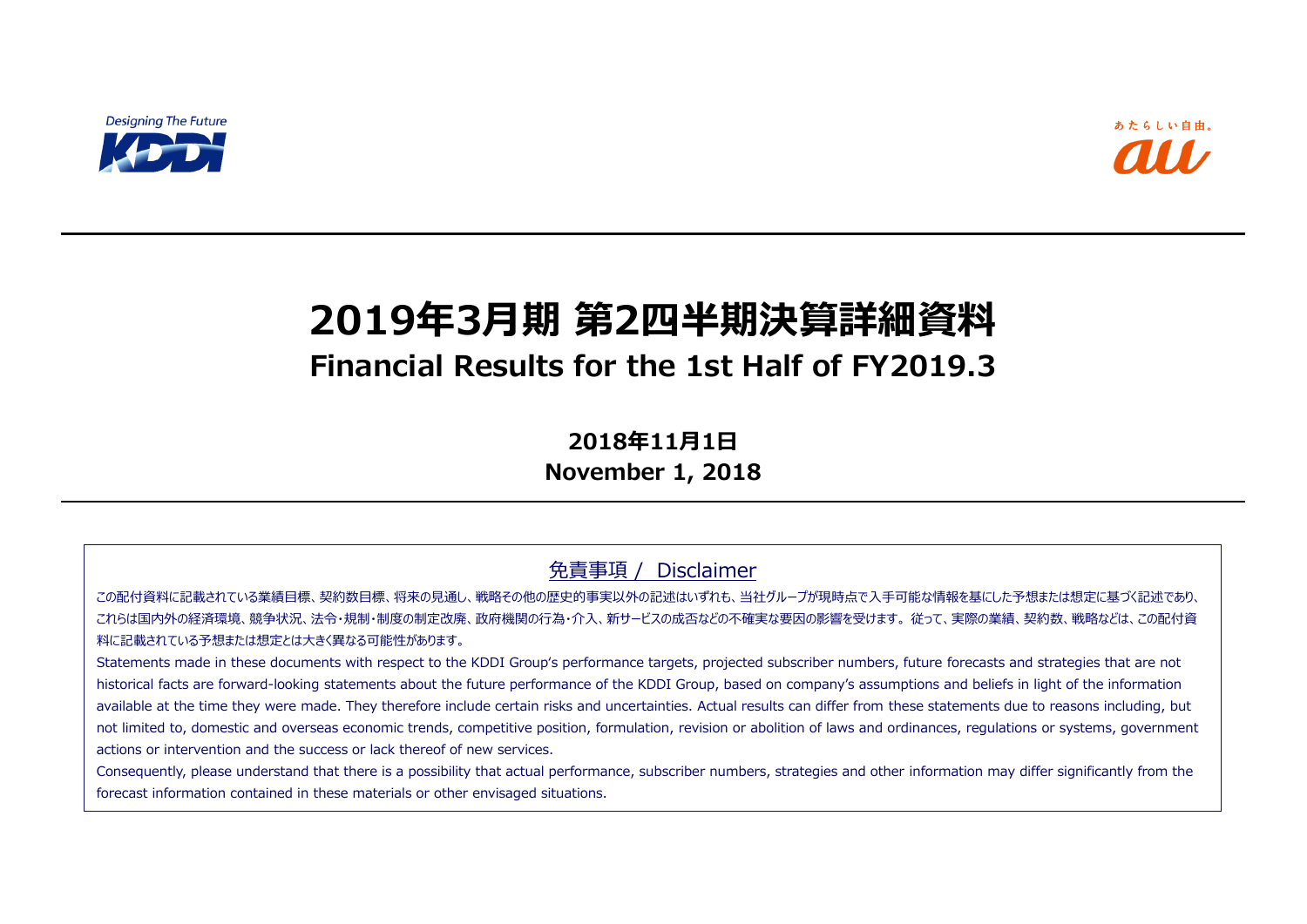### **決算概要(連結ベース) / Financial Results Summary (Consolidated)**

#### **Unit: 百万円 / Millions of Yen**

|                                                                                   |           |           |           |           |                        |           |           |          |           |                    | Unit: 百万円 / Millions of Yen       |                        |
|-----------------------------------------------------------------------------------|-----------|-----------|-----------|-----------|------------------------|-----------|-----------|----------|-----------|--------------------|-----------------------------------|------------------------|
| 連結                                                                                |           |           | FY2018.3  |           |                        |           |           | FY2019.3 |           |                    | FY2019.3                          |                        |
| <b>Consolidated Statement</b>                                                     | <b>1Q</b> | 2Q        | <b>3Q</b> | <b>4Q</b> | 通期<br><b>Full-year</b> | <b>1Q</b> | 2Q        | 3Q       | <b>4Q</b> | 累計<br><b>Total</b> | 通期予想<br><b>Full-year Forecast</b> | 進捗率<br><b>Progress</b> |
| 売上高<br>Operating revenue                                                          | 1,198,666 | 1,217,404 | 1,344,003 | 1,281,905 | 5,041,978              | 1,221,716 | 1,240,552 |          |           | 2,462,269          | 5,150,000                         | 47.8%                  |
| 営業利益<br>Operating income                                                          | 281,414   | 261,122   | 271,235   | 149,022   | 962,793                | 288,862   | 272,330   |          |           | 561,192            | 1,020,000                         | 55.0%                  |
| <b> 営業利益率</b><br><b>Operating margin</b>                                          | 23.5%     | 21.4%     | 20.2%     | 11.6%     | 19.1%                  | 23.6%     | 22.0%     |          |           | 22.8%              | 19.8%                             |                        |
| 親会社の所有者に帰属する当期利益<br>Profit for the period attributable to<br>owners of the parent | 173,474   | 155,970   | 161,114   | 81,970    | 572,528                | 178,666   | 166,810   |          |           | 345,477            | 620,000                           | 55.7%                  |
| フリーキャッシュフロー<br><b>Free cash flows</b>                                             | 55,062    | 306,230   | $-5,273$  | 71,539    | 427,558                | 22,730    | 131,101   |          |           | 153,831            | 260,000                           |                        |
| 減価償却費及び償却費<br>Depreciation and amortization                                       | 137,562   | 136,730   | 136,681   | 135,635   | 546,609                | 139,542   | 138,126   |          |           | 277,668            | 560,000                           | 49.6%                  |
| 固定資産除却費<br><b>Retirement of fixed assets</b>                                      | 5,536     | 7,517     | 6,073     | 18,466    | 37,591                 | 1,958     | 2,052     |          |           | 4,010              | 10,000                            | 40.1%                  |
| 設備投資額(支払)<br>Capex (cash flow basis)                                              | 124,040   | 122,135   | 138,983   | 175,673   | 560,831                | 168,095   | 138,357   |          |           | 306,452            | 570,000                           | 53.8%                  |
| <b>EBITDA</b>                                                                     | 424,512   | 405,432   | 413,989   | 316,128   | 1,560,061              | 430,362   | 412,511   |          |           | 842,872            | 1,590,000                         | 53.0%                  |
| <b>EBITDAマージン</b><br><b>EBITDA</b> margin                                         | 35.4%     | 33.3%     | 30.8%     | 24.7%     | 30.9%                  | 35.2%     | 33.3%     |          |           | 34.2%              | 30.9%                             |                        |

|                         | 19年3月末 予想       |
|-------------------------|-----------------|
| 19年3月末<br><b>Mar-19</b> | Mar-19 Forecast |
|                         |                 |
|                         |                 |
|                         |                 |
|                         |                 |
|                         |                 |
|                         |                 |
|                         |                 |
|                         |                 |

| 連結<br>FY2018.3<br>FY2019.3                                                               |                    |                    |                          |  |                  |                         | 19年3月              |                          |  |                  |                 |
|------------------------------------------------------------------------------------------|--------------------|--------------------|--------------------------|--|------------------|-------------------------|--------------------|--------------------------|--|------------------|-----------------|
| <b>Consolidated Statement</b>                                                            | 17年6月末<br>$Jun-17$ | 17年9月末<br>$Sep-17$ | 17年12月末<br><b>Dec-17</b> |  | 18年3月末<br>Mar-18 | 18年6月末<br><b>Jun-18</b> | 18年9月末<br>$Sep-18$ | 18年12月末<br><b>Dec-18</b> |  | 19年3月末<br>Mar-19 | <b>Mar-19 F</b> |
| 資産<br><b>Total assets</b>                                                                | 6,122,912          | 6,294,597          | 6,402,144                |  | 6,574,555        | 6,771,125               | 6,992,335          |                          |  |                  |                 |
| 資本<br><b>Total equity</b>                                                                | 3,856,301          | 3,992,862          | 4,081,511                |  | 4,131,257        | 4,400,261               | 4,545,764          |                          |  |                  |                 |
| 親会社所有者帰属持分比率 <br>Ratio of equity attributable<br>to owners of the parent to total assets | 58.6%              | 58.5%              | 58.5%                    |  | <b>57.4%</b>     | 59.5%                   | 59.4%              |                          |  |                  |                 |
| 1株当たり親会社所有者帰属持分(円)<br>Equity per share attributable<br>to owners of the parent           | ¥1,466             | ¥1,520             | ¥1,545                   |  | ¥1,569           | ¥1,674                  | ¥1,737             |                          |  |                  |                 |
| 有利子負債残高<br>Interest-bearing debt                                                         | 1,205,280          | 1,092,359          | 1,114,152                |  | 1,118,616        | 1,222,452               | 1,161,717          |                          |  |                  |                 |
| 現預金控除後<br>Net debt                                                                       | 1,063,629          | 816,989            | 932,430                  |  | 917,782          | 1,053,869               | 975,032            |                          |  |                  |                 |
| Debt/EBITDA (倍)<br>Debt/EBITDA ratio                                                     |                    |                    |                          |  | 0.72             |                         |                    |                          |  |                  |                 |
| D/E レシオ (倍)<br>Debt/Equity ratio                                                         | 0.34               | 0.30               | 0.30                     |  | 0.30             | 0.30                    | 0.28               |                          |  |                  |                 |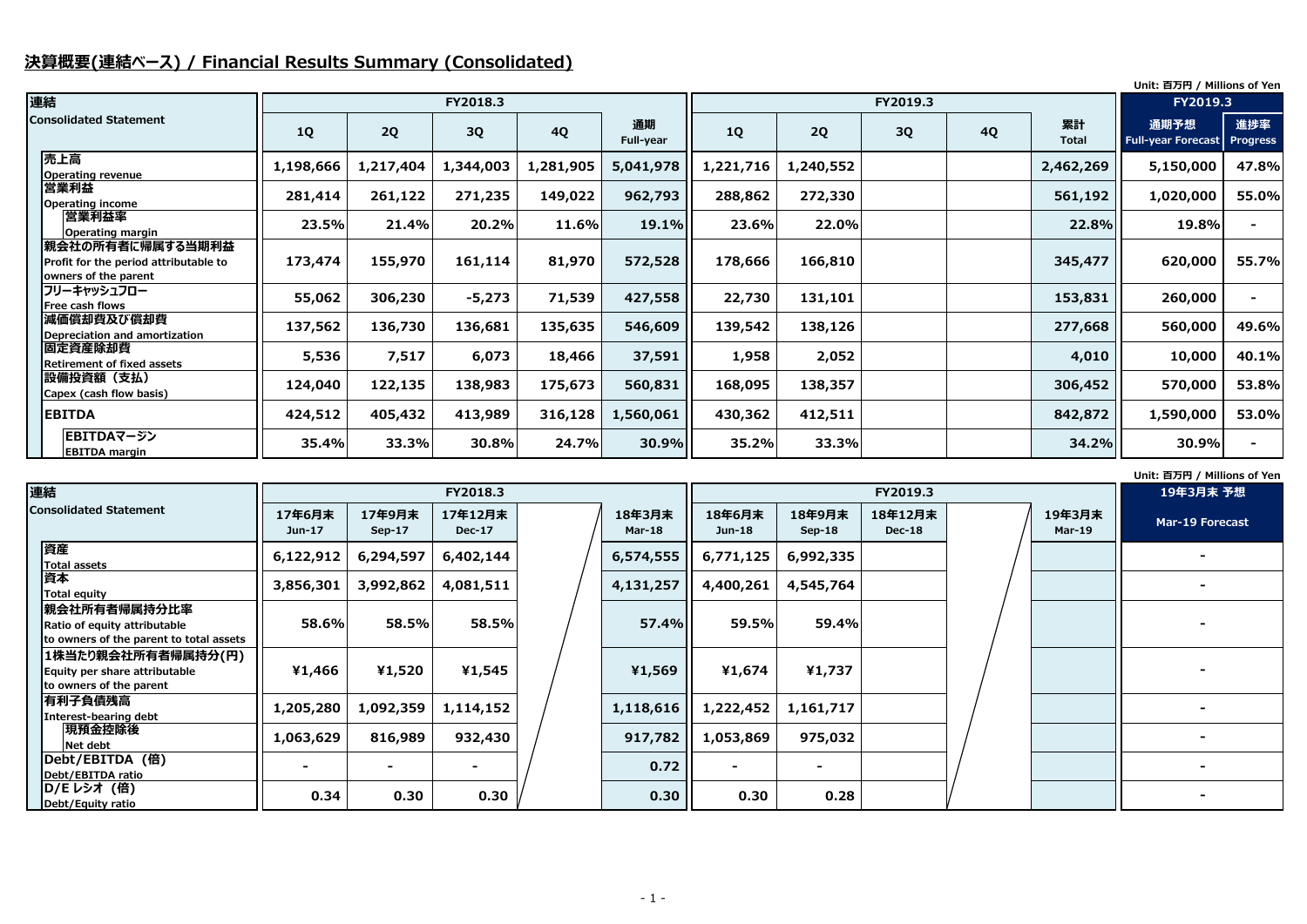# **決算概要(パーソナル) / Financial Results Summary (Personal Services)**

|                                                               |           |         |           |           |                 |         |         |          | Unit: 百万円 / Millions of Yen |                    |                                   |                        |
|---------------------------------------------------------------|-----------|---------|-----------|-----------|-----------------|---------|---------|----------|-----------------------------|--------------------|-----------------------------------|------------------------|
| パーソナルセグメント                                                    |           |         | FY2018.3  |           |                 |         |         | FY2019.3 |                             |                    | FY2019.3                          |                        |
| <b>Personal Services segment</b>                              | <b>1Q</b> | 2Q      | 3Q        | <b>4Q</b> | 通期<br>Full-year | 1Q      | 2Q      | 3Q       | <b>4Q</b>                   | 累計<br><b>Total</b> | 通期予想<br><b>Full-year Forecast</b> | 進捗率<br><b>Progress</b> |
| 売上高<br>Operating revenue                                      | 919,443   | 943,732 | 1,052,390 | 984,040   | 3,899,605       | 936,746 | 961,423 |          |                             | 1,898,169          | 4,000,000                         | 47.5%                  |
| グループ外売上 (外部顧客への売上高)<br><b>Revenue from external customers</b> | 894,521   | 917,748 | 1,025,622 | 955,389   | 3,793,280       | 911,130 | 936,024 |          |                             | 1,847,155          | 3,900,000                         | 47.4%                  |
| モバイル通信料収入<br>Mobile communications revenues                   | 453,260   | 451,528 | 446,400   | 436,634   | 1,787,822       | 442,079 | 443,962 |          |                             | 886,041            | 1,759,000                         | 50.4%                  |
| au通信ARPA収入<br>au ARPA revenues                                | 448,528   | 445,861 | 439,548   | 428,457   | 1,762,394       | 432,301 | 432,887 |          |                             | 865,188            | 1,710,000                         | 50.6%                  |
| MVNO収入<br><b>MVNO revenues</b>                                | 4,732     | 5,667   | 6,852     | 8,177     | 25,429          | 9,778   | 11,075  |          |                             | 20,853             | 49,000                            | 42.6%                  |
| 固定通信料収入<br><b>Fixed-line communications revenues</b>          | 193,502   | 205,661 | 200,390   | 200,549   | 800,102         | 198,384 | 199,640 |          |                             | 398,024            | 790,000                           | 50.4%                  |
| 端末販売収入、修理収入等<br>Handset revenues, repair revenues, etc.       | 192,339   | 206,001 | 317,237   | 248,544   | 964,120         | 201,740 | 223,938 |          |                             | 425,677            | 1,081,000                         | 39.4%                  |
| その他<br><b>Others</b>                                          | 55,420    | 54,558  | 61,595    | 69,663    | 241,236         | 68,928  | 68,484  |          |                             | 137,412            | 270,000                           | 50.9%                  |
| セグメント間売上<br>Inter-segment revenue or transfers                | 24,922    | 25,984  | 26,768    | 28,651    | 106,325         | 25,616  | 25,399  |          |                             | 51,015             | 100,000                           | 51.0%                  |
| 営業利益<br><b>Operating income</b>                               | 222,064   | 200,027 | 203,792   | 107,048   | 732,931         | 219,517 | 207,201 |          |                             | 426,717            | 770,000                           | 55.4%                  |
| 減価償却費及び償却費<br><b>Depreciation and amortization</b>            | 117,931   | 117,321 | 117,124   | 116,108   | 468,485         | 119,969 | 118,391 |          |                             | 238,360            | 480,000                           | 49.7%                  |
| 固定資産除却費<br><b>Retirement of fixed assets</b>                  | 5,265     | 7,264   | 5,750     | 17,059    | 35,337          | 1,819   | 1,879   |          |                             | 3,698              | 10,000                            | 37.0%                  |
| <b>EBITDA</b>                                                 | 345,260   | 324,611 | 326,667   | 251,290   | 1,247,828       | 341,304 | 327,471 |          |                             | 668,775            | 1,260,000                         | 53.1%                  |
| EBITDAマージン<br><b>EBITDA</b> margin                            | 37.6%     | 34.4%   | 31.0%     | 25.5%     | 32.0%           | 36.4%   | 34.1%   |          |                             | 35.2%              | 31.5%                             |                        |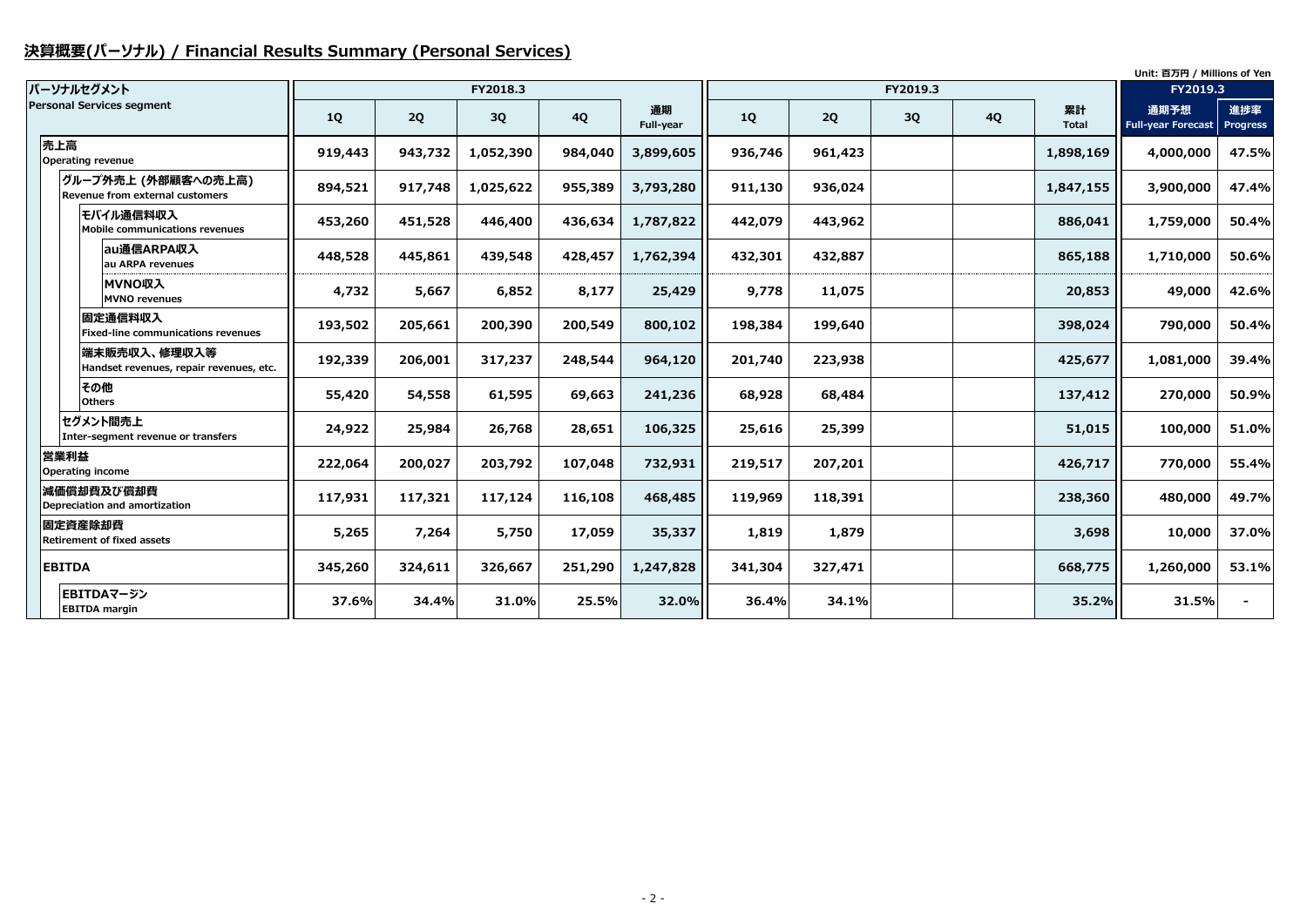# **決算概要(ライフデザイン / ビジネス) / Financial Results Summary (Life Design Services / Business Services)**

|                                                         |           |         |          |           |                 |         |         |          |           |                    | Unit: 百万円 / Millions of Yen                                                                                                                                                                      |                        |
|---------------------------------------------------------|-----------|---------|----------|-----------|-----------------|---------|---------|----------|-----------|--------------------|--------------------------------------------------------------------------------------------------------------------------------------------------------------------------------------------------|------------------------|
| ライフデザインセグメント                                            |           |         | FY2018.3 |           |                 |         |         | FY2019.3 |           |                    | FY2019.3                                                                                                                                                                                         |                        |
| Life Design Services segment                            | <b>1Q</b> | 2Q      | 3Q       | <b>4Q</b> | 通期<br>Full-year | 1Q      | 2Q      | 3Q       | <b>4Q</b> | 累計<br><b>Total</b> | 通期予想<br><b>Full-year Forecast</b>                                                                                                                                                                | 進捗率<br><b>Progress</b> |
| 売上高<br><b>Operating revenue</b>                         | 122,456   | 124,363 | 140,582  | 134,336   | 521,736         | 127,135 | 131,436 |          |           | 258,571            | 590,000                                                                                                                                                                                          | 43.8%                  |
| グループ外売上 (外部顧客への売上高) <br>Revenue from external customers | 96,074    | 95,477  | 108,943  | 102,379   | 402,873         | 97,885  | 99,186  |          |           | 197,071            | 468,000                                                                                                                                                                                          | 42.1%                  |
| 付加価値ARPA収入<br><b>Value-added ARPA revenues</b>          | 42,131    | 42,213  | 43,828   | 46,611    | 174,784         | 48,838  | 50,940  |          |           | 99,777             | 206,000                                                                                                                                                                                          | 48.4%                  |
| その他<br><b>Others</b>                                    | 53,943    | 53,264  | 65,115   | 55,768    | 228,090         | 49,048  | 48,246  |          |           | 97,294             | 262,000                                                                                                                                                                                          | 37.1%                  |
| セグメント間売上<br>Inter-segment revenue or transfers          | 26,382    | 28,885  | 31,639   | 31,957    | 118,863         | 29,249  | 32,251  |          |           | 61,500             | 122,000                                                                                                                                                                                          | 50.4%                  |
| 営業利益<br><b>Operating income</b>                         | 26,412    | 24,694  | 31,101   | 21,838    | 104,045         | 27,432  | 27,285  |          |           | 54,717             | 115,000                                                                                                                                                                                          | 47.6%                  |
| 減価償却費及び償却費<br>Depreciation and amortization             | 5,367     | 5,313   | 5,502    | 5,676     | 21,859          | 5,735   | 5,850   |          |           | 11,585             | 26,000                                                                                                                                                                                           | 44.6%                  |
| 固定資産除却費<br><b>Retirement of fixed assets</b>            | 37        | 85      | 64       | 500       | 686             | 47      | 66      |          |           | 113                | $\blacksquare$                                                                                                                                                                                   |                        |
| <b>EBITDA</b>                                           | 31,816    | 30,093  | 36,668   | 29,002    | 127,578         | 33,214  | 33,201  |          |           | 66,415             | 141,000                                                                                                                                                                                          | 47.1%                  |
| EBITDAマージン<br><b>EBITDA</b> margin                      | 26.0%     | 24.2%   | 26.1%    | 21.6%     | 24.5%           | 26.1%   | 25.3%   |          |           | 25.7%              | 23.9%                                                                                                                                                                                            |                        |
|                                                         |           |         |          |           |                 |         |         |          |           |                    | $H_{\text{in}}(k)$ . $\mathbb{Z}$ $\mathbb{Z}$ $\mathbb{H}$ $\rightarrow$ $I$ $\mathbb{R}$ $\mathbb{Z}$ $\rightarrow$ $\mathbb{Z}$ $\mathbb{Z}$ $\rightarrow$ $I$ $\mathbb{Z}$ $\rightarrow$ $I$ |                        |

|      | Unit: 百万円 / Millions of Yen |                 |
|------|-----------------------------|-----------------|
|      | FY2019.3                    |                 |
| t    | 通期予想                        | 進捗率             |
| ۱ı   | <b>Full-year Forecast</b>   | <b>Progress</b> |
| 009  | 780,000                     | 49.2%           |
| 339  | 610,000                     | 49.2%           |
| 223  | 235,000                     | 49.5%           |
| 410  | 272,000                     | 49.4%           |
| 707  | 103,000                     | 48.3%           |
| 669  | 170,000                     | 49.2%           |
| 597  | 93,000                      | 58.7%           |
| 727  | 46,000                      | 49.4%           |
| 178  | 1,000                       | 17.8%           |
| 504  | 140,000                     | 55.4%           |
| 0.2% | 17.9%                       |                 |
|      |                             |                 |

| ビジネスセグメント                                                      |         |         | FY2018.3  |           |                        |         |         | FY2019.3 |           |                    |                                   |                        |
|----------------------------------------------------------------|---------|---------|-----------|-----------|------------------------|---------|---------|----------|-----------|--------------------|-----------------------------------|------------------------|
| <b>Business Services segment</b>                               | 1Q      | 2Q      | <b>3Q</b> | <b>4Q</b> | 通期<br><b>Full-year</b> | 1Q      | 2Q      | 3Q       | <b>4Q</b> | 累計<br><b>Total</b> | 通期予想<br><b>Full-year Forecast</b> | 進捗率<br><b>Progress</b> |
| 売上高<br><b>Operating revenue</b>                                | 174,869 | 184,169 | 184,584   | 206,349   | 749,971                | 189,186 | 194,822 |          |           | 384,009            | 780,000                           | 49.2%                  |
| グループ外売上 (外部顧客への売上高) <br><b>Revenue from external customers</b> | 142,654 | 138,300 | 145,109   | 164,990   | 591,053                | 148,182 | 152,158 |          |           | 300,339            | 610,000                           | 49.2%                  |
| モバイル<br><b>Mobile</b>                                          | 55,506  | 56,823  | 57,697    | 63,080    | 233,107                | 57,714  | 58,509  |          |           | 116,223            | 235,000                           | 49.5%                  |
| 固定<br><b>Fixed-line</b>                                        | 68,138  | 60,598  | 65,246    | 75,970    | 269,952                | 67,058  | 67,351  |          |           | 134,410            | 272,000                           | 49.4%                  |
| その他<br><b>Others</b>                                           | 19,009  | 20,879  | 22,166    | 25,940    | 87,994                 | 23,409  | 26,297  |          |           | 49,707             | 103,000                           | 48.3%                  |
| セグメント間売上<br>Inter-segment revenue or transfers                 | 32,215  | 45,868  | 39,476    | 41,359    | 158,918                | 41,005  | 42,665  |          |           | 83,669             | 170,000                           | 49.2%                  |
| 営業利益<br>Operating income                                       | 23,622  | 24,759  | 23,692    | 12,394    | 84,467                 | 26,501  | 28,096  |          |           | 54,597             | 93,000                            | 58.7%                  |
| 減価償却費及び償却費<br>Depreciation and amortization                    | 11,666  | 11,595  | 11,430    | 11,498    | 46,189                 | 11,353  | 11,374  |          |           | 22,727             | 46,000                            | 49.4%                  |
| 固定資産除却費<br><b>Retirement of fixed assets</b>                   | 230     | 151     | 165       | 831       | 1,377                  | 91      | 87      |          |           | 178                | 1,000                             | 17.8%                  |
| <b>EBITDA</b>                                                  | 35,519  | 36,568  | 35,287    | 25,623    | 132,997                | 37,944  | 39,560  |          |           | 77,504             | 140,000                           | 55.4%                  |
| EBITDAマージン<br><b>EBITDA</b> margin                             | 20.3%   | 19.9%   | 19.1%     | 12.4%     | 17.7%                  | 20.1%   | 20.3%   |          |           | 20.2%              | 17.9%                             |                        |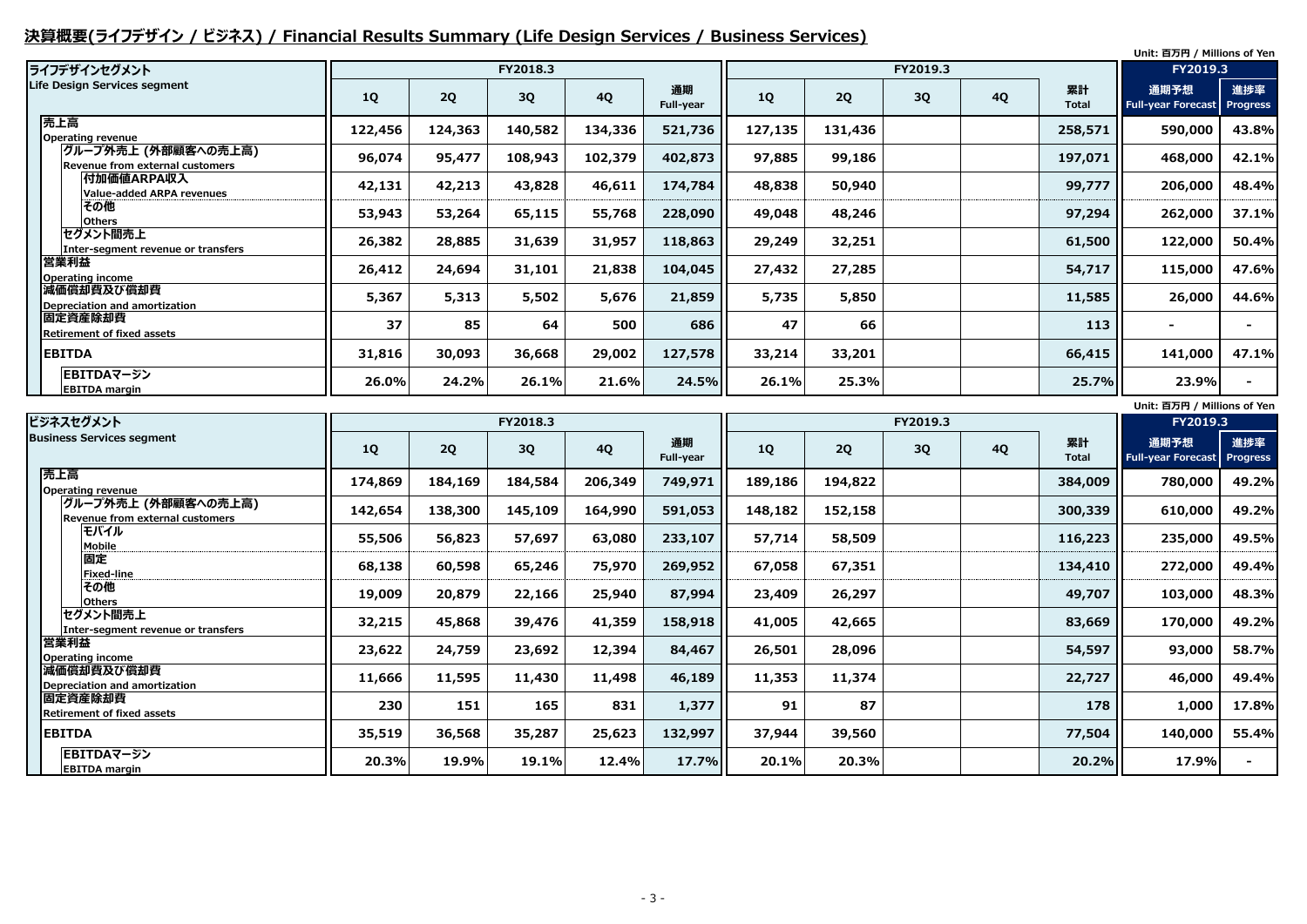# **決算概要(グローバル / その他) / Financial Results Summary (Global Services / Others)**

**Unit: 百万円 / Millions of Yen**

#### **Unit: 百万円 / Millions of Yen**

| グローバルセグメント                                                    |           |        | FY2018.3 |           |                        |        |        |    | <b>FY2019.3</b> |                    |                                            |       |
|---------------------------------------------------------------|-----------|--------|----------|-----------|------------------------|--------|--------|----|-----------------|--------------------|--------------------------------------------|-------|
| <b>Global Services segment</b>                                | <b>1Q</b> | 2Q     | 3Q       | <b>4Q</b> | 通期<br><b>Full-year</b> | 1Q     | 2Q     | 3Q | <b>4Q</b>       | 累計<br><b>Total</b> | 通期予想<br><b>Full-year Forecast Progress</b> | 進捗率   |
| 売上高<br><b>Operating revenue</b>                               | 66,181    | 64,831 | 60,708   | 56,981    | 248,702                | 65,203 | 52,807 |    |                 | 118,010            | 190,000                                    | 62.1% |
| グループ外売上 (外部顧客への売上高)<br><b>Revenue from external customers</b> | 58,927    | 58,211 | 53,431   | 49,930    | 220,499                | 58,495 | 46,108 |    |                 | 104,603            | 164,000                                    | 63.8% |
| セグメント間売上<br>Inter-segment revenue or transfers                | 7,255     | 6,621  | 7,277    | 7,050     | 28,203                 | 6,708  | 6,699  |    |                 | 13,407             | 26,000                                     | 51.6% |
| 営業利益<br><b>Operating income</b>                               | 7,231     | 8,776  | 9,101    | 6,799     | 31,907                 | 14,222 | 8,435  |    |                 | 22,657             | 34,000                                     | 66.6% |
| 減価償却費及び償却費<br>Depreciation and amortization                   | 3,053     | 2,987  | 2,970    | 2,664     | 11,674                 | 2,912  | 3,099  |    |                 | 6,011              | 12,000                                     | 50.1% |
| 固定資産除却費<br><b>Retirement of fixed assets</b>                  | 4         | 16     | 91       | 75        | 186                    |        | 19     |    |                 | 21                 |                                            |       |
| <b>EBITDA</b>                                                 | 10,288    | 11,779 | 12,162   | 9,578     | 43,807                 | 17,136 | 11,552 |    |                 | 28,688             | 46,000                                     | 62.4% |
| EBITDAマージン<br><b>EBITDA margin</b>                            | 15.5%     | 18.2%  | 20.0%    | 16.8%     | 17.6%                  | 26.3%  | 21.9%  |    |                 | 24.3%              | 24.2%                                      |       |

|   |                    | <u>ווס וויס כווטווויו / נונגם ווווט</u> |                        |
|---|--------------------|-----------------------------------------|------------------------|
|   |                    | FY2019.3                                |                        |
| Q | 累計<br><b>Total</b> | 通期予想<br><b>Full-year Forecast</b>       | 進捗率<br><b>Progress</b> |
|   | 118,010            | 190,000                                 | 62.1%                  |
|   | 104,603            | 164,000                                 | 63.8%                  |
|   | 13,407             | 26,000                                  | 51.6%                  |
|   | 22,657             | 34,000                                  | 66.6%                  |
|   | 6,011              | 12,000                                  | 50.1%                  |
|   | 21                 |                                         |                        |
|   | 28,688             | 46,000                                  | 62.4%                  |
|   | 24.3%              | 24.2%                                   |                        |

|                  | FY2019.3                          |                        |
|------------------|-----------------------------------|------------------------|
|                  | 通期予想<br><b>Full-year Forecast</b> | 進捗率<br><b>Progress</b> |
| 51               |                                   |                        |
| 01               |                                   |                        |
| 50               |                                   |                        |
| 68               |                                   |                        |
| 47               |                                   |                        |
| $\boldsymbol{0}$ |                                   |                        |
| 15               |                                   |                        |
| 1%               |                                   |                        |

| その他                                                    |              |        | FY2018.3 |             |                 |             |             | FY2019.3  |           |                    |                                        |    |
|--------------------------------------------------------|--------------|--------|----------|-------------|-----------------|-------------|-------------|-----------|-----------|--------------------|----------------------------------------|----|
| <b>Others</b>                                          | 1Q           | 2Q     | 3Q       | <b>4Q</b>   | 通期<br>Full-year | <b>1Q</b>   | 2Q          | <b>3Q</b> | <b>4Q</b> | 累計<br><b>Total</b> | 通期予想<br><b>Full-year Forecast Prog</b> | 進抄 |
| 売上高<br><b>Operating revenue</b>                        | 21,935       | 24,711 | 27,964   | 30,662      | 105,273         | 22,107      | 23,044      |           |           | 45,151             |                                        |    |
| グループ外売上 (外部顧客への売上高)<br>Revenue from external customers | 6,490        | 7,668  | 10,898   | 9,217       | 34,273          | 6,024       | 7,077       |           |           | 13,101             | $\overline{\phantom{0}}$               |    |
| セグメント間売上<br>Inter-segment revenue or transfers         | 15,445       | 17,043 | 17,066   | 21,446      | 71,000          | 16,083      | 15,967      |           |           | 32,050             |                                        |    |
| 営業利益<br><b>Operating income</b>                        | 2,651        | 2,745  | 3,504    | 1,324       | 10,224          | 1,085       | 1,383       |           |           | 2,468              |                                        |    |
| 減価償却費及び償却費<br><b>Depreciation and amortization</b>     | 266          | 255    | 402      | 451         | 1,374           | 376         | 371         |           |           | 747                |                                        |    |
| 固定資産除却費<br><b>Retirement of fixed assets</b>           | $\mathbf{0}$ |        |          | $2^{\circ}$ | 5               | $\mathbf 0$ | $\mathbf 0$ |           |           | $\mathbf{0}$       |                                        |    |
| <b>EBITDA</b>                                          | 2,917        | 3,001  | 3,909    | 1,779       | 11,605          | 1,461       | 1,754       |           |           | 3,215              |                                        |    |
| EBITDAマージン<br><b>EBITDA</b> margin                     | 13.3%        | 12.1%  | 14.0%    | 5.8%        | 11.0%           | 6.6%        | 7.6%        |           |           | 7.1%               |                                        |    |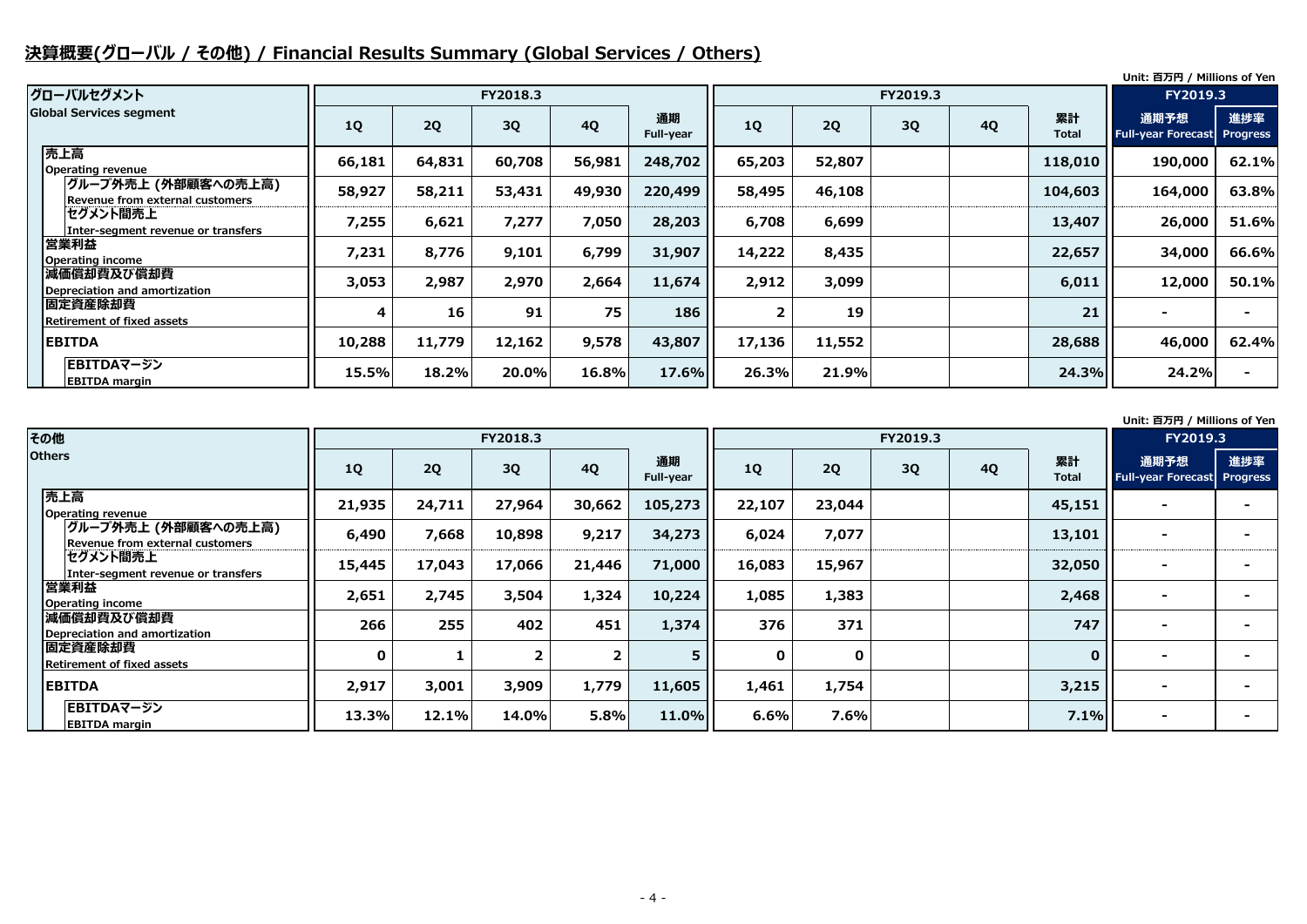### **主要オペレーションデータ / Major Operational Data**

**連結 / Consolidated basis**

#### **パーソナルセグメント・ライフデザインセグメント / Personal Services segment・Life Design Services segment**

| 累計契約数                   |                             |                |                    |                    | FY2018.3                 |  | FY2019.3                |                    |                    |                          |  | 19年3月末 予想        |                                  |
|-------------------------|-----------------------------|----------------|--------------------|--------------------|--------------------------|--|-------------------------|--------------------|--------------------|--------------------------|--|------------------|----------------------------------|
| <b>Subscriptions</b>    |                             |                | 17年6月末<br>$Jun-17$ | 17年9月末<br>$Sep-17$ | 17年12月末<br><b>Dec-17</b> |  | 18年3月末<br><b>Mar-18</b> | 18年6月末<br>$Jun-18$ | 18年9月末<br>$Sep-18$ | 18年12月末<br><b>Dec-18</b> |  | 19年3月末<br>Mar-19 | <b>Mar-19</b><br><b>Forecast</b> |
| モバイル                    | au累計契約数<br>au subscriptions | (千契約/Thousand) | 49,109             | 49,665             | 50,638                   |  | 52,283                  | 52,891             | 53,514             |                          |  |                  | 55,430                           |
| <b>Mobile</b>           | <b>UQ WIMAX</b>             | (千契約/Thousand) | 25,871             | 27,104             | 28,154                   |  | 29,334                  | 30,106             | 30,812             |                          |  |                  |                                  |
| 固定<br><b>Fixed-line</b> | $FTTH*1$                    | (千回線/Thousand) | 4,196              | 4,264              | 4,325                    |  | 4,377                   | 4,421              | 4,458              |                          |  |                  | 4,400                            |

**\*1 auひかり+コミュファ光+auひかりちゅら(OCT)+ひかりJ+BIGLOBE光など / au HIKARI+Commuf@-hikari+au HIKARI Chura(OCT)+HIKARI J+BIGLOBE HIKARI and others**

| 累計契約数                                                                                  |                                                     |                                               | FY2018.3        |                  |                         |                          | FY2019.3 |                         |                  |                         | 19年3月末 予想                |  |                         |                                  |
|----------------------------------------------------------------------------------------|-----------------------------------------------------|-----------------------------------------------|-----------------|------------------|-------------------------|--------------------------|----------|-------------------------|------------------|-------------------------|--------------------------|--|-------------------------|----------------------------------|
| <b>Subscriptions</b>                                                                   |                                                     |                                               |                 | 17年6月末<br>Jun-17 | 17年9月末<br><b>Sep-17</b> | 17年12月末<br><b>Dec-17</b> |          | 18年3月末<br><b>Mar-18</b> | 18年6月末<br>Jun-18 | 18年9月末<br><b>Sep-18</b> | 18年12月末<br><b>Dec-18</b> |  | 19年3月末<br><b>Mar-19</b> | <b>Mar-19</b><br><b>Forecast</b> |
|                                                                                        |                                                     | au累計契約数<br>(千契約/Thousand)<br>au subscriptions |                 | 38,883           | 39,014                  | 39,258                   |          | 39,572                  | 39,651           | 39,706                  |                          |  |                         | 39,922                           |
| モバイル<br>Mobile                                                                         | スマートフォン浸透率<br>(%)<br>au smartphone penetration rate |                                               | 62.8            | 63.8             | 64.7                    |                          | 66.0     | 66.9                    | 67.8             |                         |                          |  |                         |                                  |
|                                                                                        | モバイルID数<br><b>Mobile IDs</b>                        |                                               | (f/Thousand)    | 26,026           | 26,083                  | 26,236                   |          | 26,464                  | 26,596           | 26,700                  |                          |  |                         | 26,850                           |
|                                                                                        |                                                     | au契約者数<br>au accounts                         | (千人/Thousand)   | 24,956           | 24,817                  | 24,737                   |          | 24,691                  | 24,626           | 24,568                  |                          |  |                         | 24,200                           |
|                                                                                        |                                                     | MVNO契約数<br><b>MVNO</b> subscriptions          | (千契約/Thousand)  | 1,070            | 1,265                   | 1,498                    |          | 1,773                   | 1,970            | 2,132                   |                          |  |                         | 2,650                            |
| 固定<br>Fixed-line                                                                       | FTTH *1                                             |                                               | (千回線/Thousand)  | 4,129            | 4,196                   | 4,257                    |          | 4,308                   | 4,352            | 4,389                   |                          |  |                         | 4,350                            |
|                                                                                        |                                                     | RGU対象世帯数<br>Households applicable to RGU      | (千世帯/Thousand)  | 5,333            | 5,343                   | 5,368                    |          | 5,382                   | 5,432            | 5,450                   |                          |  |                         |                                  |
|                                                                                        |                                                     | <b>CATV RGU</b>                               | (FRGU/Thousand) | 11,044           | 11,073                  | 11,132                   |          | 11,155                  | 11,236           | 11,283                  |                          |  |                         |                                  |
|                                                                                        |                                                     | バンドル率<br><b>Bundle ratio</b>                  | (サービス/Services) | 2.07             | 2.07                    | 2.07                     |          | 2.07                    | 2.07             | 2.07                    |                          |  |                         |                                  |
| au スマートバリュー<br>au Smart Value                                                          |                                                     | au契約数<br>au subscriptions                     | (千契約/Thousand)  | 12,790           | 13,020                  | 13,300                   |          | 13,650                  | 13,800           | 14,000                  |                          |  |                         |                                  |
|                                                                                        |                                                     | 世帯数<br>Households                             | (千世帯/Thousand)  | 6,330            | 6,470                   | 6,630                    |          | 6,770                   | 6,850            | 6,950                   |                          |  |                         |                                  |
| auスマートパス / auスマートパスプレミアム<br>(千会員/Thousand)<br>au Smart Pass / au Smart Pass Premium    |                                                     | 15,290                                        | 15,340          | 15,420           |                         | 15,530                   | 15,460   | 15,460                  |                  |                         |                          |  |                         |                                  |
| au WALLET プリペイドカード + クレジットカード *2<br>(千枚/Thousand)<br>au WALLET Prepaid and Credit Card |                                                     | 21,300                                        | 21,800          | 22,400           |                         | 23,100                   | 23,600   | 24,200                  |                  |                         |                          |  |                         |                                  |

**\*2 有効発行枚数 / Number of valid cards**

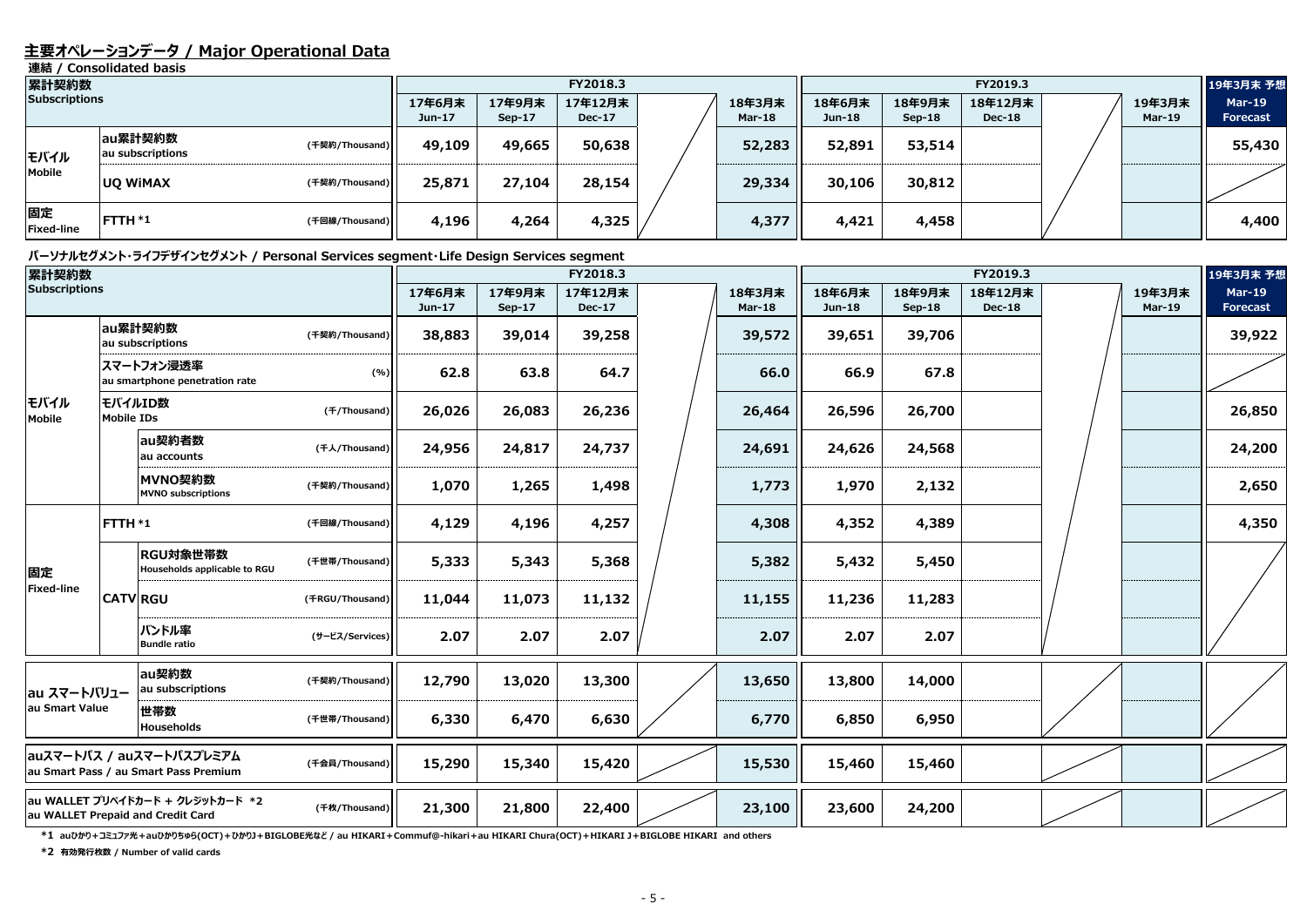### **主要オペレーションデータ / Major Operational Data**

**パーソナルセグメント・ライフデザインセグメント / Personal Services segment・Life Design Services segment**

| 各種指標<br><b>Indicators</b>                                                       |                                      |                       | FY2018.3  |       |       |           | FY2019.3        |           |                |    | FY2019.3  |                    |                                   |
|---------------------------------------------------------------------------------|--------------------------------------|-----------------------|-----------|-------|-------|-----------|-----------------|-----------|----------------|----|-----------|--------------------|-----------------------------------|
|                                                                                 |                                      |                       | <b>1Q</b> | 2Q    | 3Q    | <b>4Q</b> | 通期<br>Full-year | <b>1Q</b> | 2Q             | 3Q | <b>4Q</b> | 累計<br><b>Total</b> | 通期予想<br><b>Full-year Forecast</b> |
| 総合ARPA<br><b>Total ARPA</b>                                                     |                                      | (円/Yen)               | 6,530     | 6,540 | 6,500 | 6,410     | 6,500           | 6,500     | 6,560          |    |           |                    | 6,550                             |
|                                                                                 | au通信ARPA<br>au ARPA                  | (H/Yen)               | 5,970     | 5,970 | 5,910 | 5,780     | 5,910           | 5,840     | 5,870          |    |           |                    | 5,850                             |
|                                                                                 | 付加価値ARPA<br><b>Value-added ARPA</b>  | (円/Yen)               | 560       | 570   | 590   | 630       | 590             | 660       | 690            |    |           |                    | 700                               |
| au解約率<br>au churn rate                                                          |                                      | (%)                   | 0.91      | 0.79  | 0.78  | 0.96      | 0.86            | 0.71      | 0.64           |    |           |                    |                                   |
| au端末販売台数<br>Number of units sold                                                |                                      | (千台/Thousand)         | 2,070     | 2,100 | 2,530 | 2,340     | 9,030           | 1,860     | 2,000          |    |           | 3,860              | 8,500                             |
|                                                                                 | うち スマートフォン販売台数<br>of smartphones     | (千台/Thousand)         | 1,600     | 1,700 | 2,210 | 2,000     | 7,520           | 1,610     | 1,730          |    |           | 3,340              | 7,300                             |
| au端末出荷台数<br>Number of units shipped                                             |                                      | (千台/Thousand)         | 1,810     | 1,970 | 2,830 | 2,250     | 8,860           | 1,760     | 1,840          |    |           | 3,600              | 8,500                             |
| au経済圏 流通総額<br>(十億円/Billions of Yen)<br>au Economic Zone Gross Merchandise Value |                                      | 406                   | 443       | 500   | 541   | 1,890     | 561             | 608       |                |    | 1,168     | 2,460              |                                   |
|                                                                                 | au WALLET 決済<br>au WALLET settlement | (十億円/Billions of Yen) |           |       |       |           | 1,098           |           | $\blacksquare$ |    |           |                    | 1,460                             |
|                                                                                 | au かんたん決済<br>au Carrier Billing      | (十億円/Billions of Yen) |           |       |       |           | 401             |           | $\blacksquare$ |    |           |                    | 450                               |
|                                                                                 | その他<br><b>Others</b>                 | (十億円/Billions of Yen) |           |       |       |           | 390             |           | $\blacksquare$ |    |           |                    | 550                               |
| au経済圏 売上高<br>au Economic Zone Sales                                             |                                      | (十億円/Billions of Yen) | 119       | 130   | 148   | 164       | 560             | 144       | 167            |    |           | 310                | 730                               |

\* ライフデザインセグメントのグループ外売上 + パーソナルセグメントのエネルギー、教育等の売上 / Revenue from external customers of Life Design Services segment + revenue from energy, education and others of Personal Services segment